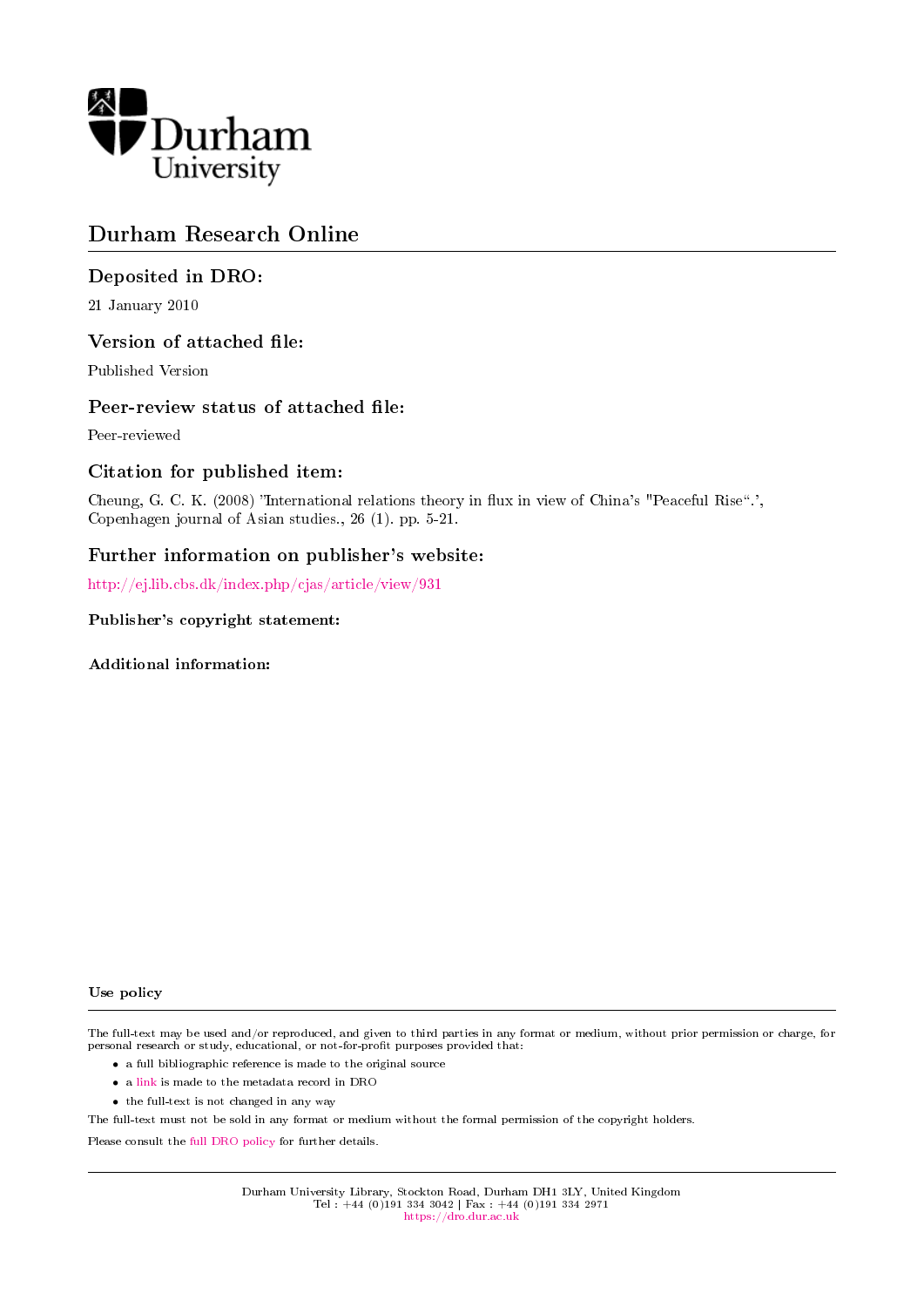# **International Relations Theory in Flux in View of China's 'Peaceful Rise'**

## GORDON C. K. CHEUNG

## **Abstract**

This paper attempts to examine the fact that the conventional theoretical approaches used to understand international relations, especially hegemonic stability theory, have been witnessing consistent problems arising both from the experiences of the current hegemon, the US, and the challenge posed by the rise of China, a power which is increasingly willing and able to project and promote its historical and cultural position in the East Asian region through community building and soft power development. By analyzing both the theoretical discussion on hegemonic stability and constructivism, as well as criticism of the cultural dimensions of Chinese soft power, it concludes that China's cultural factors have become more useful and increasingly will be perpetuated more extensively as long as they fit into the political dynamics and economic changes in East Asia.

*Key words: China, hegemonic stability, Confucianism, soft power, constructivism*

## **Introduction**

This paper attempts to examine the fact that the conventional theoretical approaches used to understand international relations, especially hegemonic stability theory, have been witnessing consistent problems arising both from the experiences of the current hegemon -the US- and the challenge posed by the rise of China, a power which is increasingly willing and able to project and promote its historical and cultural position in the East Asian region through community building and soft power or simply 'peaceful rise (*heping jueqi*)' (Zheng 2005). Hu Jintao first used the term 'peaceful rise' in autumn 2003. Yet, the theoretical foundation was built by Zheng Bijian, Vice-president of the Central Committee's Central Party School. The notion of peaceful rise, according to Zheng, rests on three principles: perpetuating economic and political reform through the promotion of a socialist market economy, seeking cultural support for China's peaceful rise and balancing the interests from different sectors internally and externally to support its rise. (Glaser and Medeiros 2007: 294-295) The term 'peaceful rise' is either considered a reflection of China recognizing 'America is even stronger' or projecting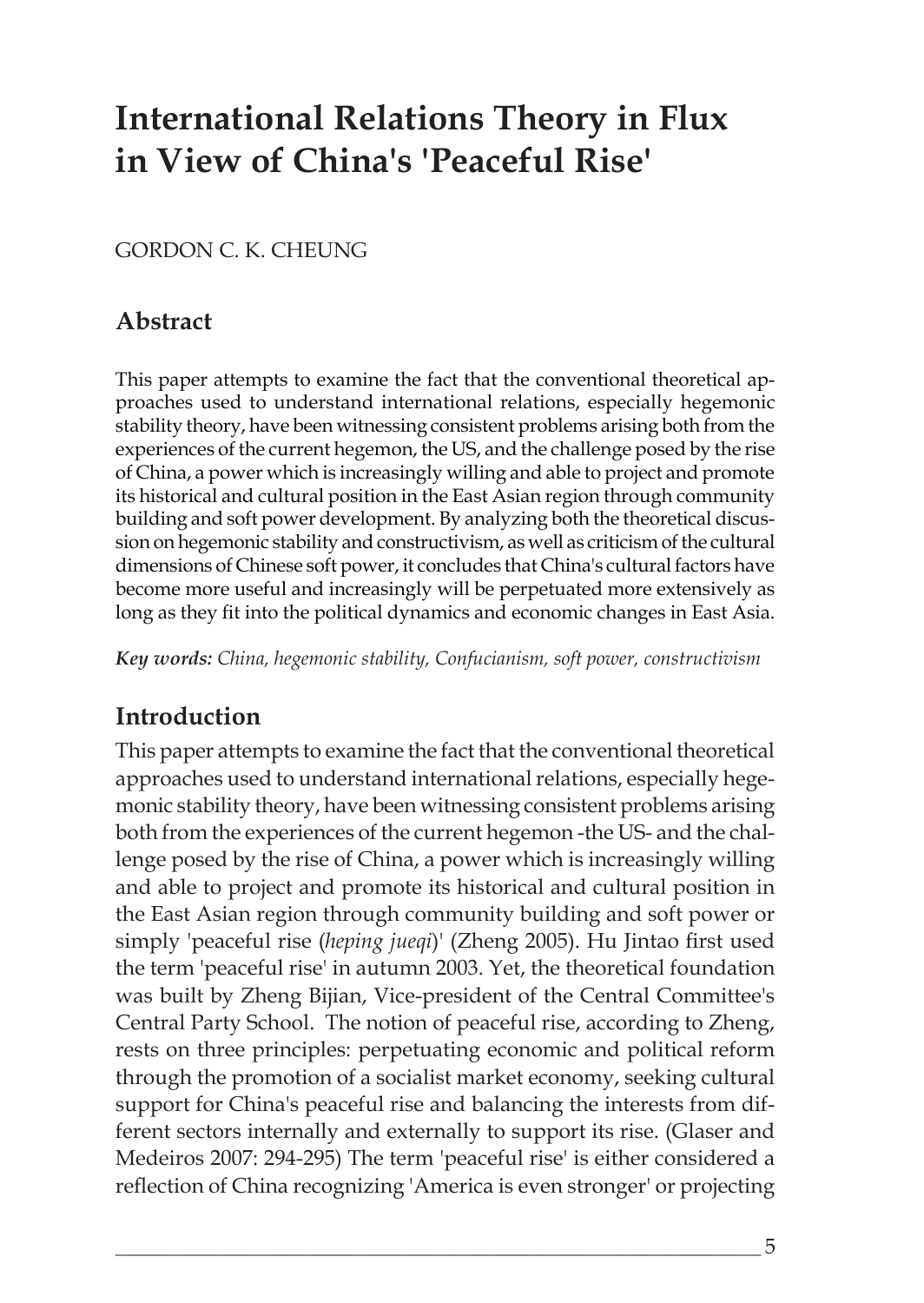China as 'a hidden threat.' (*The Economist*, 24 June 2004) The peaceful rise is manifested *via* business and trade deals, Confucianism, soft power and East Asian education cooperation rather than more traditional mechanisms of war and military alliances.

China has been trying to solidify its regional hegemony and historical relations in East Asia with a view to project its position as the establishment status quo power by redeeming her East Asian historical/cultural relations, so as to confront the current system (from economic to political) of East Asian international relations established by the US. Some new Chinese textbooks also outline the grand strategy of China in Asia. For instance, Pang Zhongying has been trying to 'normalize' the East Asia region through Chinese effort. (2004: 189-190) Ikenberry and Mastanduno argued that 'Despite the robustness of American power, the ability of the United States to extend the frontier of its liberal hegemonic order further into Asia is problematic.' (2003: 8) Jia Qingguo, a professor from Beijing University, also emphasized the notion that external construction plays a crucial role in the formation and projection of Chinese nationalism:

[E]xternal factors are at least as important as historical, psychological and political factors in shaping the development of contemporary Chinese nationalism. If one accepts constructivism's argument in international relations, i.e. that a state's behavior is in part a product of the interaction between nationstates, current Chinese nationalism is also in part a product of the interactions between China and the outside world. (2005: 17-18)

This paper will first critically assess the notion of hegemonic stability through examination of Joseph Nye's depiction of the paradox between the power construction of the US and the exercise of soft power. The second section of the paper will examine the social construction of the concept of Chinese soft power through the influence of the economic values of Confucianism across East Asia, and the historical and cultural influences of text books, media (allowing international media to cover the earthquake in Sichuan in May 2008, for instance) and academic dissemination to enhance its power construction process. The final section will be a critical assessment of these measures in relation to the perception of China's peaceful rise.

## **Contested US Power Relations**

The United States has long been regarded as the hegemonic successor to Great Britain after Second World War. However, Joseph Nye disagreed with this assertion. He argued that 'The United States never enjoyed a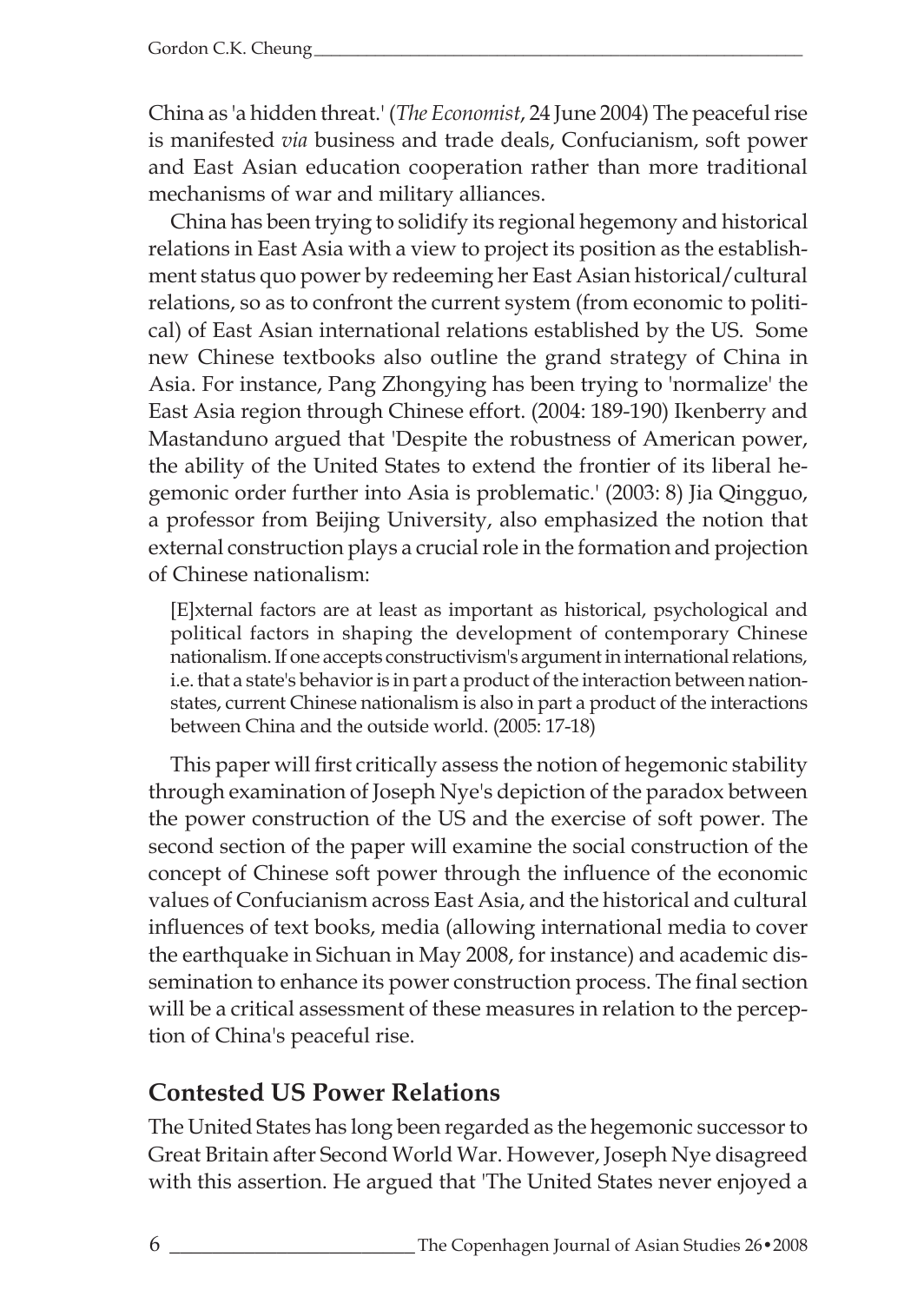general hegemony after the war, so hegemony can be neither lost nor regained in the future.' (2002: 108) Charles Kindleberger's book (1973) first used the concept of hegemonic stability to assess US procrastination in exercising its financial leadership after the Great Depression in 1929. However, it was Robert Gilpin who systematically theorized the ups and downs of hegemonic succession through marginal cost analysis. He states that 'These successive dominant states have changed the system, expanding until an equilibrium is reached between the costs and benefits of further change and expansion.' (1981: 156) The hegemon will either cease to exist in that position, or being heavily criticized by the other states, shift from the role of being a balancer to that of a beneficiary, if not predator, of the system.

The opening up of the US market for goods from Hong Kong in the 1960s was said to be beneficial to Hong Kong in the face of the large number of immigrants from Communist China. (US Senate 1962). In order to tackle the immediate problems of a large influx of refugees, the US opened its market to Hong Kong's exports. It was both a careful calculation of the containment strategy as well as a way in which economic hegemonic function was maintained. However, the inability of maintaining the Bretton Woods System in the early 1970s (US dollars pegged with gold) foretold the weakening of the US as a monetary hegemon. (Komiya, Okuno and Suzumura 1988: 318) The trade disputes between the US and Japan over the semi-conductor industry in the 1980s revealed that national interests prevailed and the marginal cost of being a hegemon was too large in relation to the economic benefit. (Prestowitz 1988: 121) The current demand by many in the international community on the Chinese government to allow the Chinese currency (yuan or *renminbi*) to appreciate, was a result of the persistent trade deficit experienced with China. The US has experienced a growing trade deficit with China, increasing from about US\$83 billion in 2000 to US\$237 billion in 2007.<sup>1</sup> The US's role as a facilitator in maintaining its monetary hegemony was further discredited during the Asian financial crisis. Joseph Stiglitz, Nobel Prize winner 2001, asserted that pushing Korea to liberalize its immature financial market before 1997 was beneficial to the US, and especially US firms. (2003: 221-222) By pursuing an economic policy of 'fishing in the troubled waters', however, the US displayed behaviour seen by those in the region as below the standard expected of a hegemon.

Nye later modified his idea on the development of hegemony in *The Paradox of American Power* (2002). The so-called American hegemonic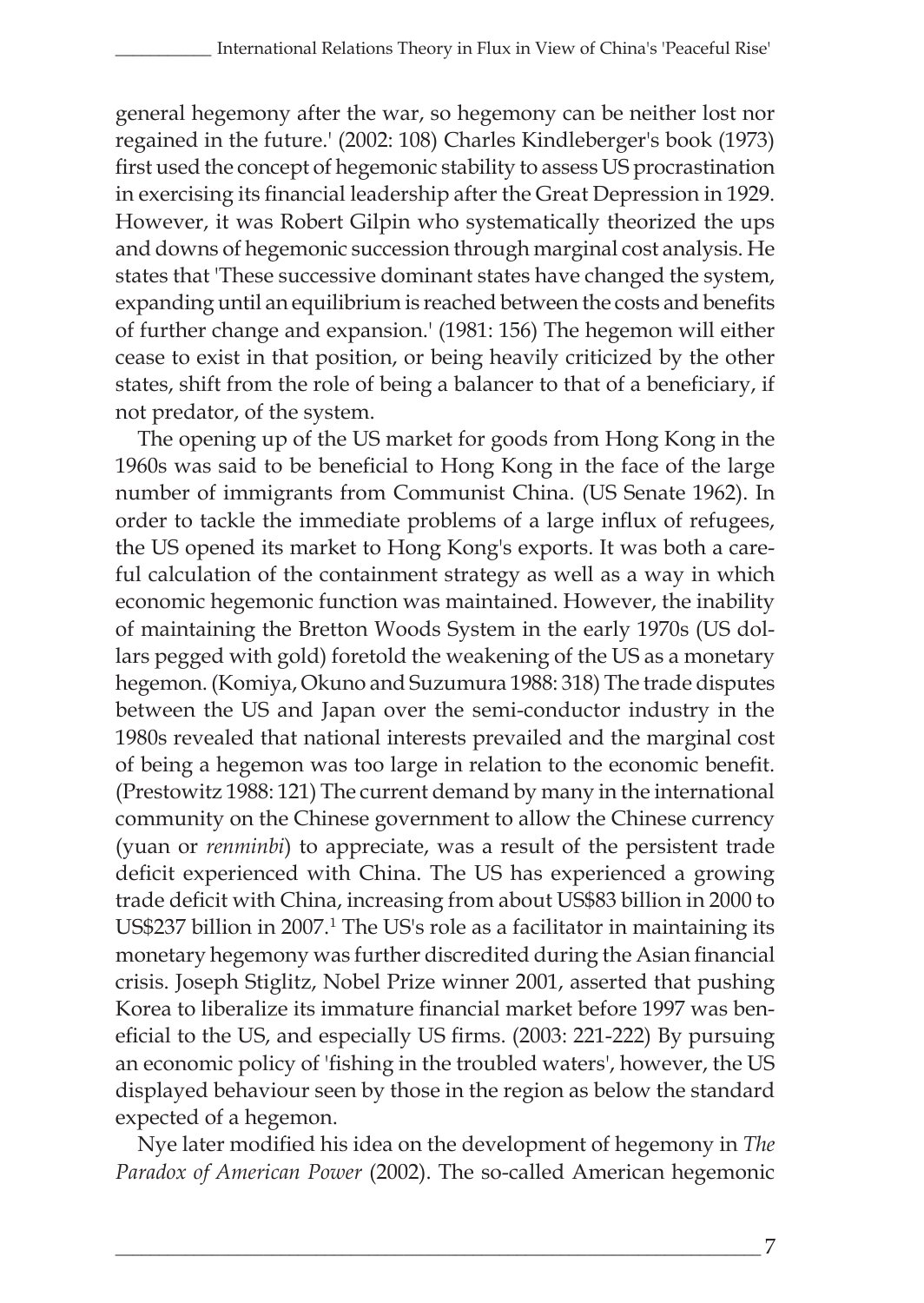leadership should be analyzed through further examination of globalization and transnational relations. It can be graphically depicted as follows:

| Power of What?                 | <b>Power Structure</b>          | <b>Dominated Actors</b>                           |
|--------------------------------|---------------------------------|---------------------------------------------------|
| Military                       | Unipolar                        | U.S.                                              |
| Economic                       | Multipolar                      | U.S., Europe, Japan and<br>China                  |
| <b>Transnational Relations</b> | Outside government's<br>control | Non-state actors:<br>bankers, electronic<br>herds |

**FIGURE 1:** Three Levels of Power Structure: A Critique of Hegemonic Stability

*Source:* Compiled from Nye (2002: 39).

As can be seen from figure 1, the current hegemonic leadership of the US is predominantly exercised through preponderance of military power. In terms of economic power and transnational relations, the US has to share power with regional entities as well as non-state actors. Among different economic issues, the US has to work with some international organizations, such as World Trade Organization (WTO) and World Intellectual Property Organization (WIPO) to facilitate policy co-ordination. Following this line of argument, John Odell developed the idea that states needed to negotiate within the framework of an international economic chessboard of transnational relations (2002). Increasingly, the US has been excluded from some very important regional decision making processes in East Asia. (For example, the Association of Southeast Asian Nations (ASEAN) + 3 (China, Japan and Korea) and East Asian Summit (EAS) did not even include the US as member (Dent 2008: 18)). On issues related to high politics or military confrontation, such as the Six-Party Talks in 2003 and 2004 over the North Korean nuclear crisis, the US had to work collectively with Russia, China, Japan, South Korea and North Korea in order to develop a kind of institutionalized political framework for regional security issue. (Choo 2005: 39-58). In terms of transnational actors and relations, the US, rather than being a hegemon, has become the target for criticism in areas such as environmental policy (refusal to sign the Kyoto Protocol), transnational migration and drug trafficking.

After many years serving in the Pentagon as Assistant Secretary of Defence during Clinton's administration in the 1990s, Nye eventually grew disillusioned with the narrow focus of the military strategies used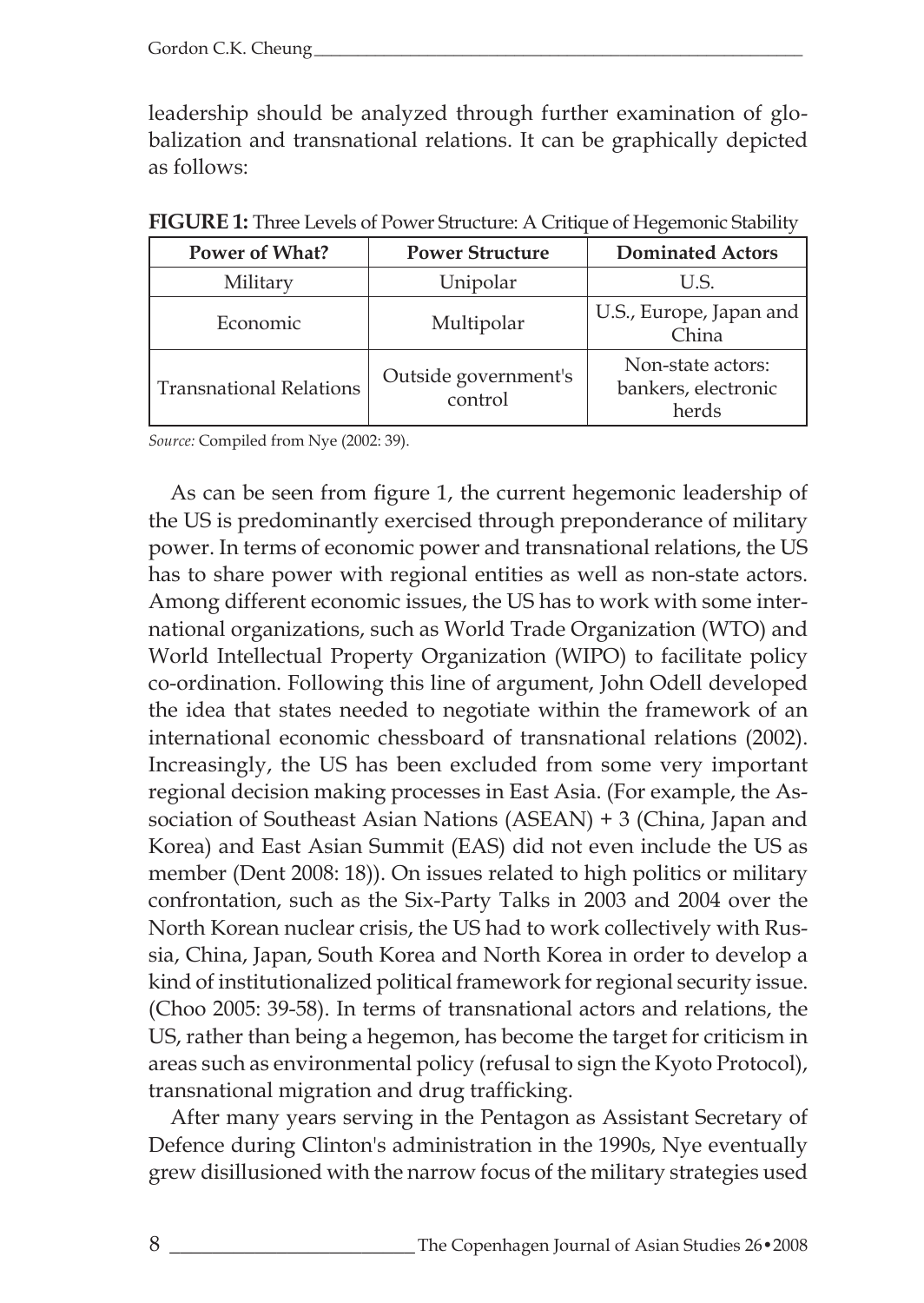in the formation of US foreign policy. More alarmingly, he suspected that the US might lose its friends and influence because power was defined too narrowly among the decision-makers. Later, he bowed out and returned to the Kennedy School of Government at Harvard University to devote himself to the study of 'soft power' which, according to him, can rescue the US from isolation. Long before the materialization of the concept of soft power, Keohane and Nye were working on the ideas of power and interdependence during the height of the Cold War in the 1970s to search for ways of international cooperation under which they calculated that interdependence could be maintained through multiple channels in dealing with international affairs, non hierarchical world relations and non-military means were a priority (1989: 24-25).

The term soft power was first coined by Joseph Nye to suggest the importance of the US maintaining soft power in the age of globalization because 'the presence of multiple cultures creates avenues of connection with other countries and helps create a necessary broadening of American attitudes in an era of globalization' (2002: 119). The concept of soft power was the culmination of various ideas and themes Nye had expressed in the past. In short, soft power refers to 'attractive power' instead of coercive power (Nye 2004: 5-6). Nye worried that 'The United States' most striking failure is the low priority and paucity of resources it has devoted to producing soft power' (Nye 2004: 19). Nye hinted at the importance of the US in maintaining soft power in the age of globalization when he stated, 'the presence of multiple cultures creates avenues of connection with other countries and helps create a necessary broadening of American attitudes in an era of globalization'(2002: 119). In this sense, China has seized the opportunity (if not hijacking the concept) to facilitate soft power capital in the implementation of its proclaimed peaceful rise, thereby creating the graduate deterioration of US influence in East Asia.

## **The Social Construction of Chinese Soft Power**

Social constructivism was heavily drawn from the sociologist's understanding of social interaction between individuals and societies. Peter Berger and Thomas Luckmann (1967) first pointed out the importance of individual behaviours in relation to social changes and development. Individual is not *a priori* derived, which means one's behaviours can actually be modified through social changes. Along some similar lines, George Herbert Mead once stated that 'What we have here is a situation in which there can be different selves, and it is dependent upon the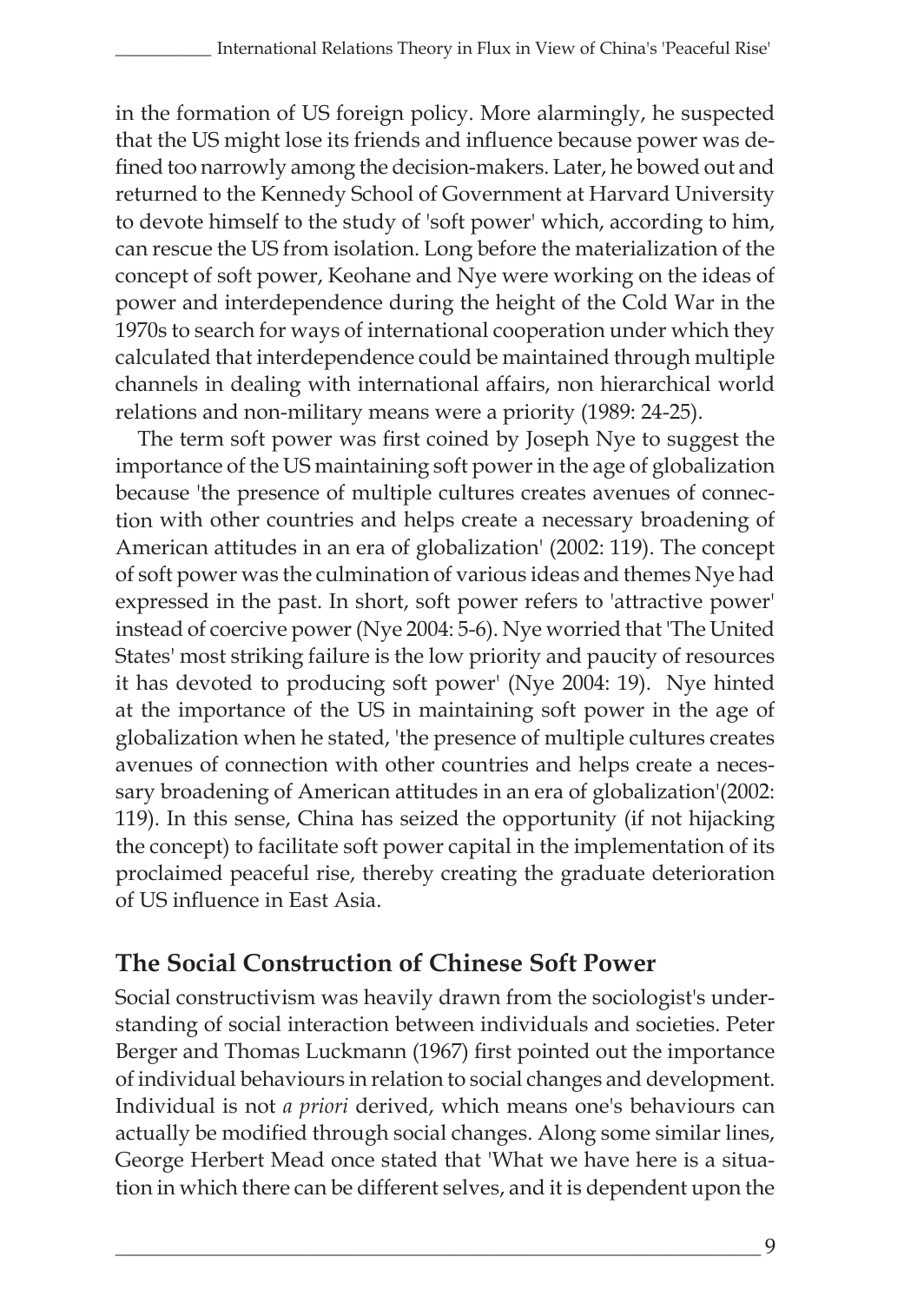set of social reactions that is involved as to which self we are going to be' (1934: 143). Nicholas Onuf first applied social constructivism to the understanding of global relations with a view to examining social interactions and non-material based elements and ingredients rather than hard power context and military struggle. In the *World of Our Making*, he contended that 'It does not draw a sharp distinction between material and social realities – the material and the social contaminate each other, but variably – and it does not grant sovereignty to either the material or the social by defining the other out of existence' (1989: 40).

The climax of social constructivism came with Alexander Wendt's heavy scale attack on the realist school, focused on two issues: identities and interests (1992 and 1999). He clearly stated 'My objective … is to build a bridge between these two traditions (and by extension, between the realist-liberal and rationalist-reflectivist debates) by developing a constructivist argument, drawn from structurationist and symbolic interactionist sociology, on behalf of the liberal claim that international institutions can transform state identities and interests.' (Wendt 1999: 391) His ideas on the challenges posed by the materially based arguments of the realist school became clear in *Social Theory of International Politics*, which juxtaposes the argument of social construction of IR in a larger context, concerning culturally based elements (Wendt 1999). As Wendt continued, one very important function of culture is to create collective memories: '[O]nce collective memories have been created it may be hard to shake their long-term effects, even if a majority of individuals have ''forgotten'' them at any given moment.' (Wendt 1999: 163). In this sense, Wendt augmented the notion of international relations theory, forcing it to take into consideration the importance of interaction, learning and epistemology seriously as core arguments underpinning international studies (Wendt 1992: 399 and 416). In a later critique on Mearsheimer's article, Wendt elaborated further, '[C]onstructivists argue that material resources only acquire meaning for human action through the structure of shared knowledge in which they are embedded.' (Wendt 1995: 73; Mearsheimer 1995).

In East Asia, social constructivism has been modified to extend the argument beyond the identity building among Southeast Asians, given their truncated colonial history and cultural diversity. As Benedict Anderson wrote in his seminal work *Imagined Communities: Reflections on the Origin and Spread of Nationalism* 'Nations, however, have no clearly identifiable births, and their deaths, if they ever happen, are never natural. Because there is no originator, the nation's biography cannot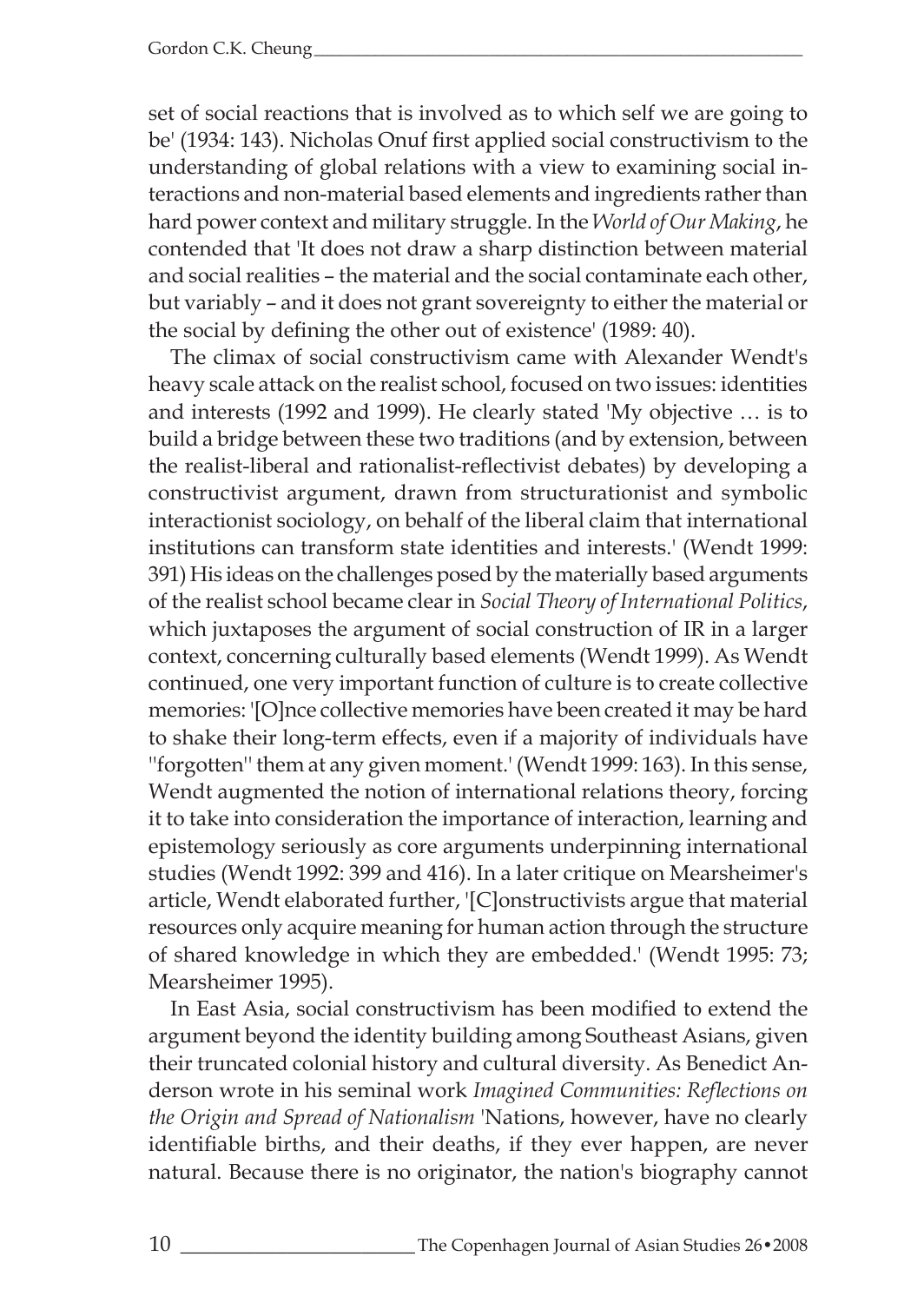be written evangelically, ''down time,'' through a long procreative chain of begettings.' (1991: 205). If the imprints of history can facilitate social changes, other nations with a much stronger cultural heritage can be most effective in such cultural embedding, for example between China and East Asian countries.

The missing gaps between ideas and culture between China and East Asia were first bridged by David Kang. His controversial article 'Getting Asia Wrong' strongly suggested that China's historical weakness was the result of the chaos and disturbance in East Asia in its contemporary history, not the other way round. According to Kang, 'Historically, it has been Chinese weakness that has led to chaos in Asia. When China has been strong and stable, order has been preserved' (2003: 59). Obviously, he did not subscribe entirely the notion of constructivism being eclectic. Nor did he want to make 'a plea for research that includes a touch of realism, a dash of constructivism, and a pinch of liberalism.' (Kang 2003: 66) By bringing history and culture, Peter Hays Gries depicted a path through language as a means for the re-construction of Chinese identity. He contended 'Culture does matter: cultural differences clearly played a major role in the Sino-American apology diplomacy of April 2001 (2005: 109). More importantly, historical identities are being used and constructed as ways to rescue the Communist Party from losing 'hegemony over Chinese nationalist discourse.' (135) As David Campbell successfully indicates, US Cold War security can be re-written through the 'reconceptualization of identity and the state' (1992: 8). China apparently has been facilitating its historical legacy (in terms of historical, culture, social capital and ideational advantages) to further enhance and create a soft power base to motivate neighbouring East Asian countries to develop more cordial relations with China.

## **Confucianism**

The economic values of Confucianism have been discussed widely by those who examine the economic activities of the Chinese overseas in Southeast Asia. Gordon Redding contended that 'directly Confucian ideals, and especially familism as a central tenet, are still well enough embedded in the minds of most Overseas Chinese to make Confucianism the most apposite single-word label for the values which govern most of their social behaviours' (1993: 2). This common cultural trait integrates economic and social relations among the overseas Chinese to form the foundation of working habits and the craftsmanship of business activities (Cheung 2004).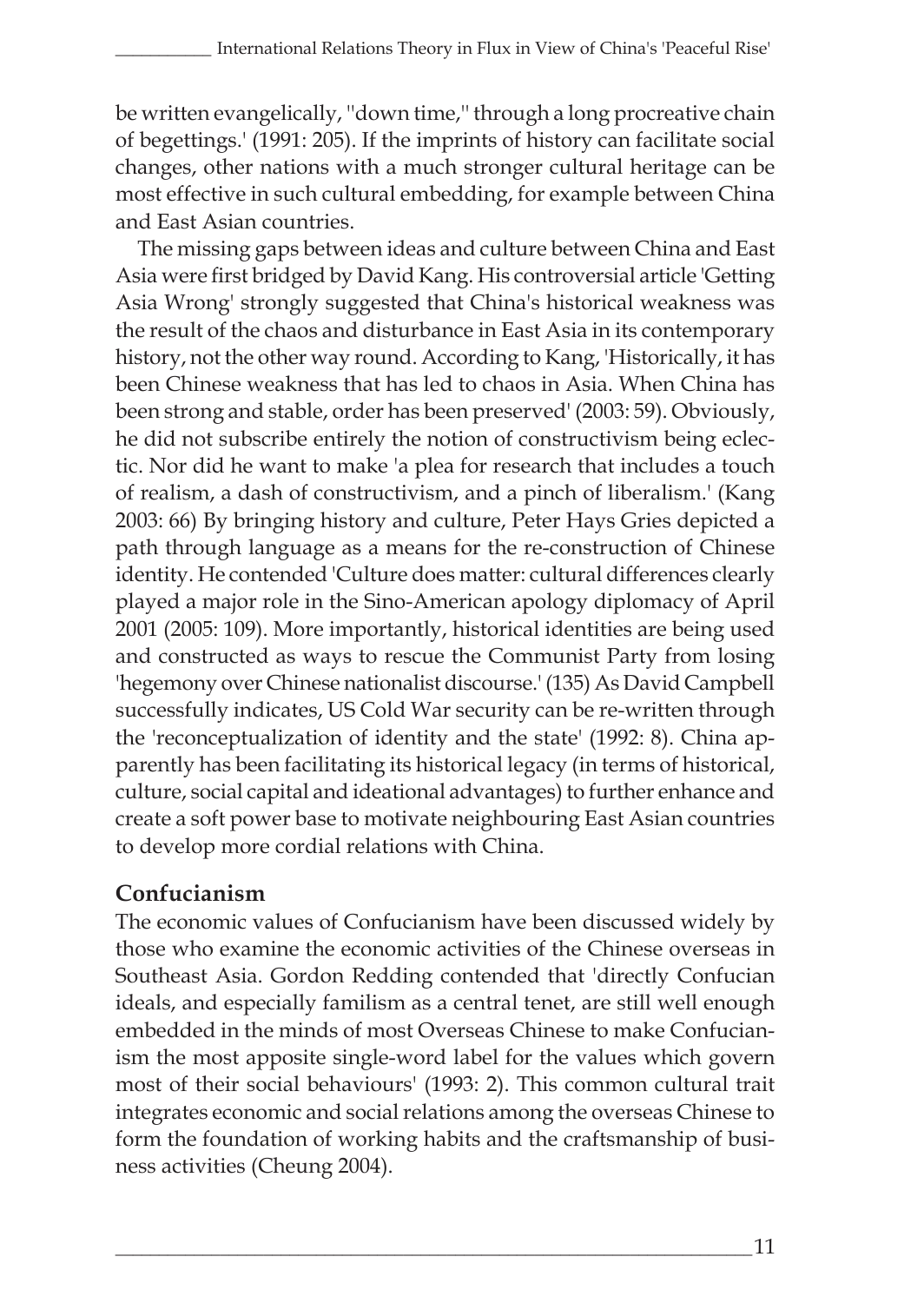The extent of Confucianism, according to Peter Berger and Michael Hsiao, may help trace the ideas in which cultural consensus can be articulated through the 'Odyssey' of cultural history among some Asian states. Their personal encounters and interviews conducted in various Asian countries such as South Korea, Taiwan, Japan, Singapore and Hong Kong have allowed them to derive an 'East Asian development Model' (Berger and Hsiao 1988: 4). The assumption or the major ingredient of the Asian model maintained that 'both Japan and the newly industrialized countries of East Asia belong to the broad area of influence of Sinitic civilization, and there can be no doubt that Confucianism has been a very powerful force in all of them' (Berger and Hsiao 1988: 7). The powerful force underneath Confucianism is interpreted further by Hsiao as the 'Confucianist moral definition of the state' (1988: 18). The Confucian tradition of Asian countries, therefore, enables the state to mobilize human resources more freely, as well as the use of bureaucratic authority.

Furthermore, the Confucian ideal of strong family tradition is used extensively by Siu-lun Wong (1989) as a model to analyse the modernization of Hong Kong's economy. Admitting the tradition of family ties and subordination of paternalism, Wong suggests that so called 'paternalistic management' (Wong 1989: 174) is the core successful mode of Hong Kong's economy. In particular, the emphasis on entrepreneurialism among Hong Kong people also gives rise to a vibrant and vigorous economic and industrial structure for the growth of Hong Kong. The above mentioned factors are some representative opinions of scholars who use Confucianism as a way of understanding Asian economic growth. Many of them extensively use such doctrines as family relations, respect, hierarchical structure of kinship, management of society, etc. as a foundation for their argument.

## **Soft Power of China**

In China, the use of soft power to facilitate the peaceful rise of China has gained momentum. Ding and Saunders' studies force us to think about the obsolescence of using traditional balances of power or force to deter China from rising. On the contrary, the Chinese language, along with globally established Confucian values are gradually being accepted as symbols of Chinese soft power (2006: 3-33). Huang and Ding further explained that global perceptions of China's cultural importance and the contest of soft power are actually quite positive (2006: 22-44). 'China's patience, confidence, and rising economic power translate into a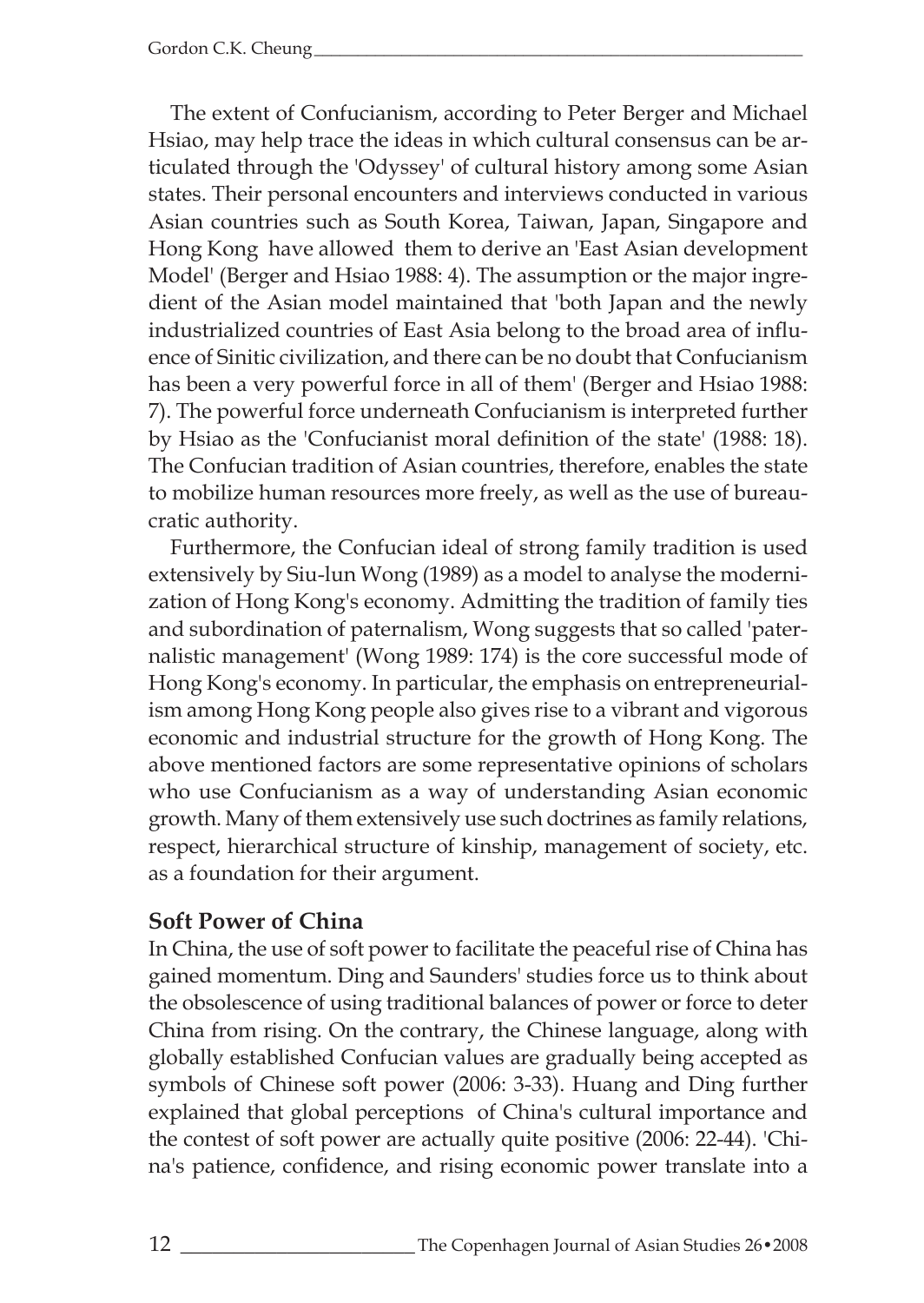growing pool of ''soft'' power', according to Jean Garrison, 'giving China increasing influence in East Asia and the global economic system' (2005: 25). In *Charm Offensive: How China's Soft Power in Transforming the World*, Joshua Kurlantzick argued: 'China's soft power indeed has proven successful in many cities [in East Asia] like Mandalay, allowing China in some cases to supplant the United States as the major external cultural and economic influence' (2007: 107). Li Ying-chun (2006) echoed Zheng's aforementioned notion of peaceful rise. By strengthening China's soft power capabilities over historical culture, Li argues, involving it in global affairs with a view to accommodate Chinese interests, developing a communication industry, and promoting a 'Beijing Consensus' or 'Chinese model' to challenge the Washington Consensus (Ramo 2004). Another way to facilitate Chinese soft power is to substantiate 'Public Diplomacy,' including media diplomacy, educational exchange, organizing international events, etc, in order to create a responsible image (Huang 2005).

In contrast to the double-act between the US and IMF measures toward East Asian countries before and after the Asian financial crisis, China did something less expected by the West, which proved to be another strong case for the maneuverability of soft power. After the Asian financial crisis in 1997, China did not capitalize immediately from the dilapidated financial chaos across the East Asian region by devaluating its currency, the *Renminbi*. Senior leaders such as Zhu Rongji, Dai Xianglong and Li Lanqing made explicit and coherent statements on their refusal to devalue the *Renminbi.* These statements were made in many international forums and on important occasions after the crisis, such as the Insurance and Securities System Conference on 14 January 1998, the Press release of National Affairs Department on 23 January 1998 and the Annual Meeting of World Economy Forum on 1 February 1998.<sup>2</sup>

Another way in which China could conjure up a collective historical memory across East Asia, is to re-interpret East Asian history in a way which reinforce a cultural and regional consensus for the education of the next generation. This process of socialization, according to G. John Ikenberry and Charles A. Kupchan, is crucial because 'At the international level, the emerging hegemon articulates a set of normative principles in order to facilitate the construction of an order conducive to its interest' (1990: 284). A team of academics from China, Japan and Korea, for instance, have been working on a collaborative project to create a textbook on the history of East Asia *Dongya sanguo di jinxiandai shi* [The Contemporary and Modern History of Three East Asian Coun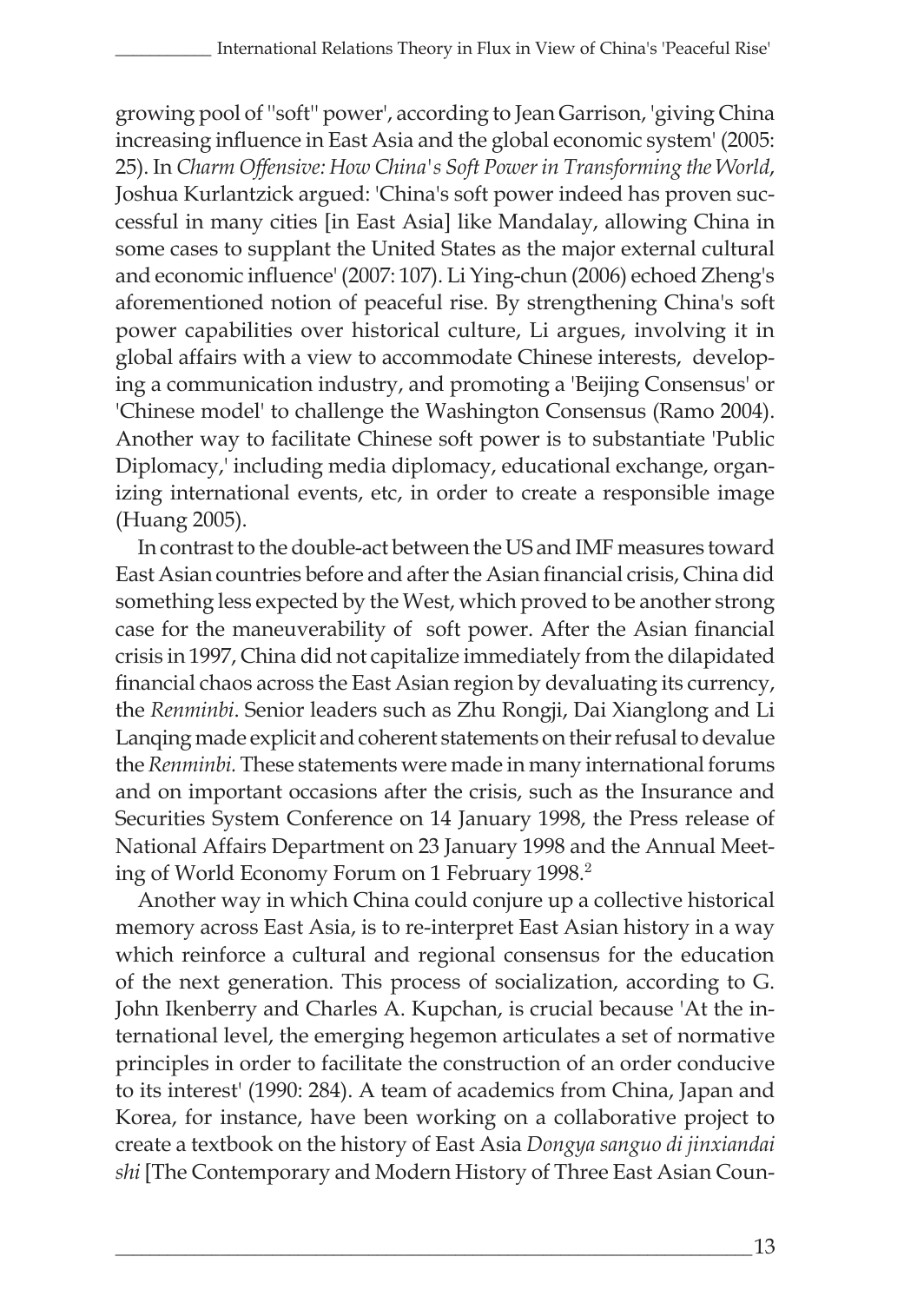tries] (*Dongya sanguo* … 2005). The reason for such collaborative effort, according to their main argument, was to reconcile their historical disagreements on the contemporary history of East Asia. These differences were due to differing view points, national interests and interpretations. Through historical documentation, they were trying to focus on several historical pieces such as the Japanese aggression and the demonstration of the importance of the Confucian influence across this region. (*Dongya sanguo...* 53) However, as I argued previously (Cheung 2008: 197):

Apart from providing the basic cultural and historical development of these three countries, the narrative of their contemporary history was almost stopped around the time of World War II (with only a flimsy final chapter about the future East Asian trajectory), leaving the history of the Cold War un-touched. If the history of the Cold War was basically constructed by the US, the omission of this big chunk of history is trying to erase the presence of the US in East Asia via soft educational power.

In addition to scientific contributions, Chinese social sciences have also witnessed an integration with the main stream academic channels through the publication of various academic journals, which effectively opened up a window of opportunity for China to penetrate into the international academic discourse, a field which has always been preoccupied by US ideas (Hix 2004: 298; O'Leary 2005: 3).<sup>3</sup> For instance, *China & World Economy*, the official journal of The Institute of World Economics and Politics, Chinese Academy of Social Sciences (CASS) has been successfully linked up with the main stream English publishers.<sup>4</sup> In Hong Kong International Airport, you can find *China & World Economy* displayed side-by-side with other media books, business books or general magazines in the book stores. Placing an academic journal such as *China & World Economy* in an international airport inevitably brings some pro-China ideas (economic and political) to the attention of global travellers, business people, academic workers, etc. Secondly, a group of scholars from Tsinghua University established a journal entitled *The Chinese Journal of International Politics* which was aimed at 'providing a forum for academic papers and articles on problematic issues. Most of its articles are either related to China or have implications for Chinese foreign policy.'<sup>5</sup> Obviously, such development will not replace the dominance of the US in the academic discourse. Nevertheless, the intention is to disseminate Chinese academic (both CASS and Tsinghua are relatively more pro-government) viewpoints through English language media, a powerful soft power element that can gradually influence people's thinking.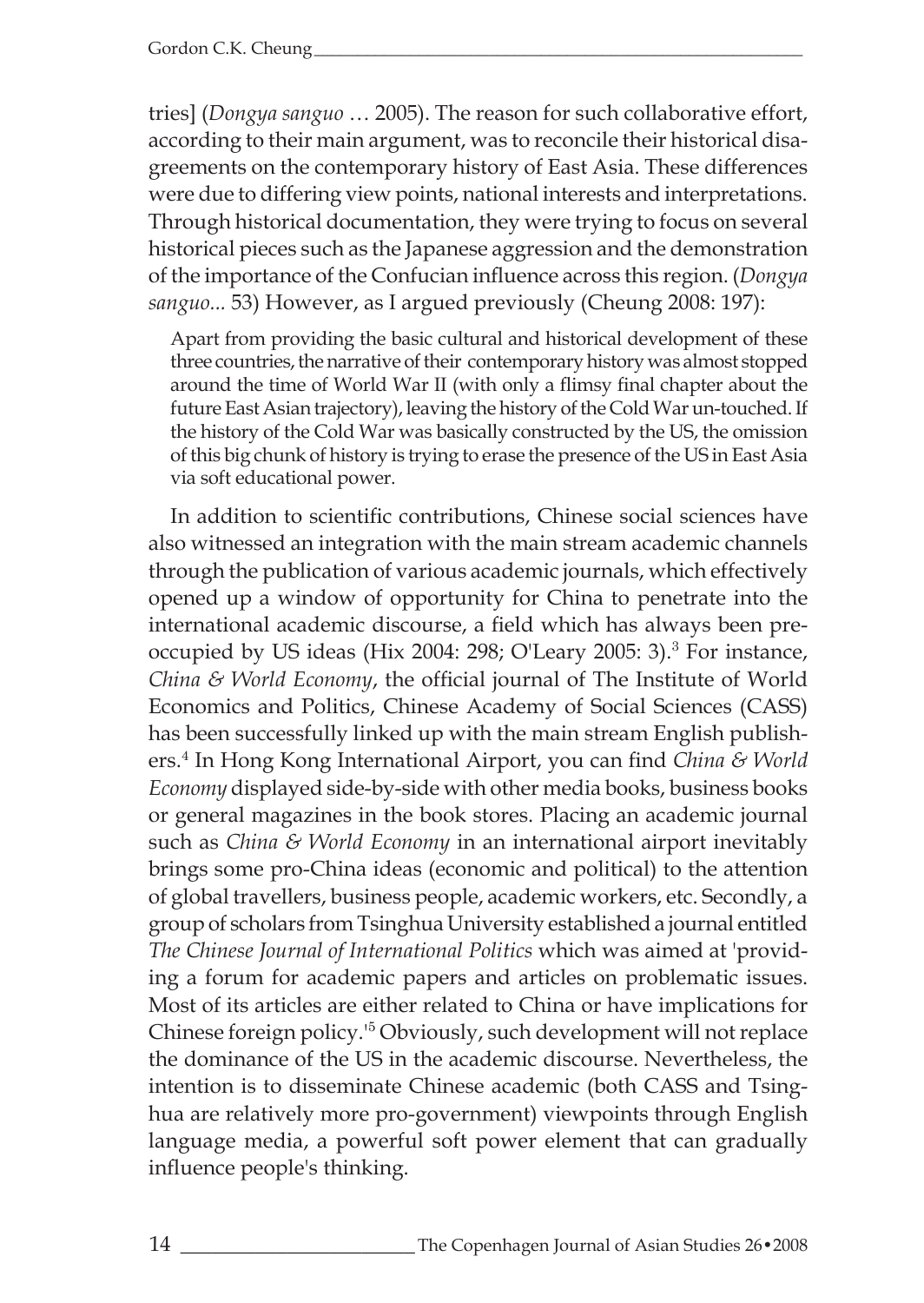A recent example of the so-called peaceful rise of China was when China Central Television (CCTV) (the mouthpiece TV channel)'s TV series *Daguo Jueqi* [The Rise of Great Powers] - a 12-part TV series on the study of the rise and fall of nine historical great powers - was aired on TV from 13 to 24 November 2006. The countries profiled in the series-Portugal, Spain, Holland, Great Britain, France, Germany, Japan, former Soviet Union and the United States of America-were selected and heavily documented to pave the way for the call of the rise of China in the future. According to *Yazhou Zhoukan*'s analysis (a Hong Kong-based Chinese magazine), this TV series looked at the rise of great powers from a positive angle, not necessarily from the conventional notion of victim/victor, or Marxist view of exploitation. To put it simply, this so-called 'general education' TV show gave the impression that China will naturally take its place as one of the world's great powers in time (10 December 2006, 68-75). By the same token, the relaxation of the media coverage (local and overseas) of the earthquake in Sichuan province in May 2008 further perpetuated the established notion of Chinese soft power (*Yazhou Zhoukan*, 1 June 2008 , 24-31). Such gestures help reinforce the openness of Chinese politics, allowing international society to assess through global medias.

## **Cultural Assessment and the Peaceful Rise of China**

The post-Cold War world economy has witnessed a more pluralistic distribution of power among different nations of various sizes and capability. If a nation tries not to be drawn into the swamp of the contemporary world politics, or even attempts to be included in the existing situation, it has 'to obtain a broad measure of consent on general principles - principles that ensure the supremacy of the leading state and dominant social class - and at the same time to offer some prospect of satisfaction to the less powerful' (Nye 1991: 32). If power is defined as an act of influence, the instrument should not be seen as too coercive, or as having the result of jeopardizing too much the position of less powerful states.

The notion of a Chinese peaceful rise, does not mean that China is moving towards a frontal assault with the US through direct competition in a zero sum manner, which, according to, Thomas Christensen, would imply that 'China's deepening economic and diplomatic ties to the region have come at a high price for the United States because, by necessity, those newly developed ties increase China's power in the region' (2006: 82). In fact, China openly refused to be the hegemonic successor, contradictory to many realists who assumed that should be a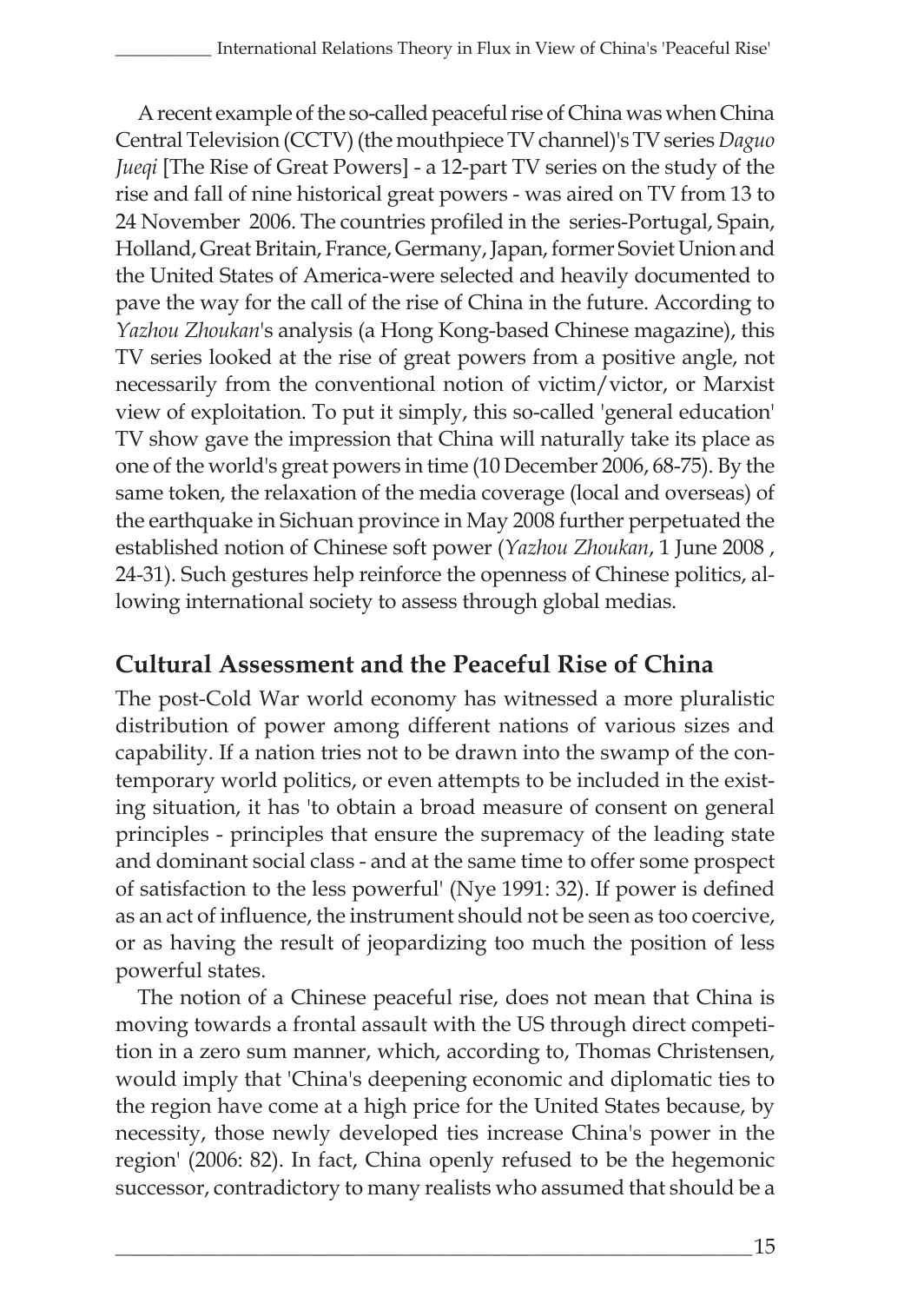logical outcome of Sino-American relations. Neither did China want to sacrifice three decades of economic development after 1978, which has now become almost the only reserve of legitimacy left to rationalize the continued monopoly of power of the Chinese Communist Party (Rossi 2005, Pei 2006 and Cheung 2006). Although Hu Jintao has pointed out the importance of 'scientific development' and 'harmonious society' in his 17<sup>th</sup> Party Congress report in October 2007, the focus of the report was intended to convey a continuation of Deng Xiaoping's idea on economic development.<sup>6</sup> Nor does it make any difference if the rise of China has turned into an economic force that has challenged American economic hegemony, providing competition to US economic interests regarding acquisitions, and more generally competing with economic sectors that are considered to be very critical and sensitive in maintaining US power and prosperity (Marchick 2006).

In addition, the extent of the use of Confucianism is not without limitation. Its concept goes beyond the two founding fathers' (Confucius and Mencius) ideas. As a concept, Confucianism has a well-established meaning. *The Analects of Confucius* (1992) contains the dialogues between Confucius and his students, aiming at fostering the proper way of governance and the crux of human relations.<sup>7</sup> For instance, in Book 16, Ji Shi, Confucius has substantiated his idea of equality by saying that 'For when wealth is equally distributed, there will be no poverty; when the people are united, a small population will not matter much; and when there is stability throughout the land, there will be no such things as peril and subversion' (*The Analects of Confucius* 1992: 281). It is clear that his idea of government concerns the fairness of society. The connotation is much closer to socialism than capitalism. Again, the sense of growth and economic development is less transcendent in the original spirit of Confucius.

Furthermore, in practice, if Confucianism has such a profound effect on economic development, how come North Korea, Thailand and Burma were suffered from poverty before World War II, given that Korea subscribed to Confucianism and Thailand and Burma had substantial Chinese populations? Finally, to put it more bluntly, Ezra F. Vogel argued that 'If Confucianism alone explains why countries modernize, why should the Confucian motherland lag behind? It is true that after 1949, failure can be attributed to socialist planning, but China had not achieved widespread industrialization before 1949, either' (1991: 84). Finally, Confucianism entails other dimensions of social and economic interactions, which perhaps should also be taken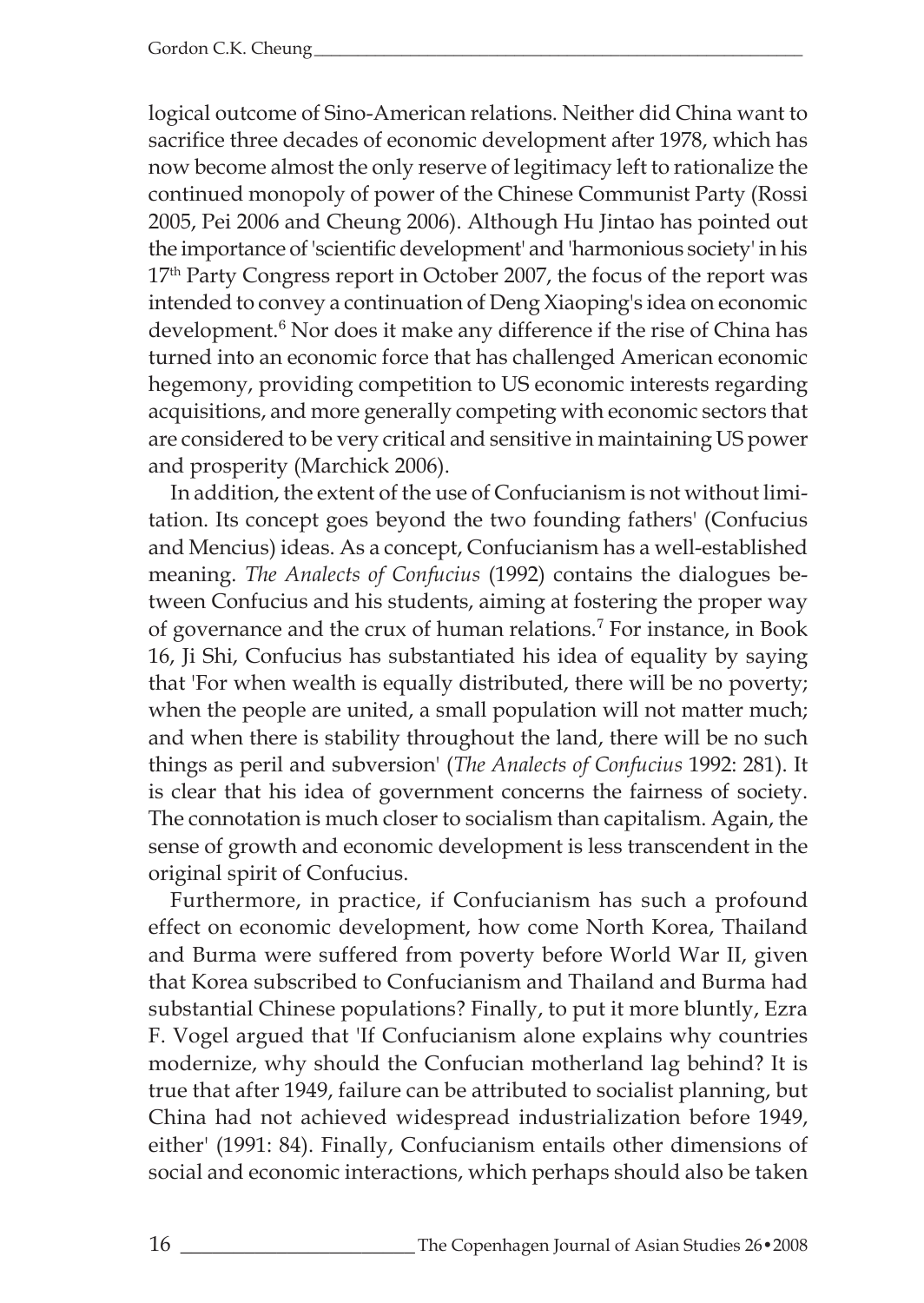into consideration in a comprehensive assessment on the cultural explanation of political economy. By ignoring 'the historical processes and specific relations of political power,' according to Lisa Wedeen, 'the treatment of culture in political science has downplayed the heterogeneous ways in which people experience the social order within and among groups…' (2002: 715).

China's soft power relations are inevitably useful in the current debate on the discussion of US power relations and the rise of China's economic and political profile. As William Callahan argues 'China is not merely trying to use its new economic power to transform its political status from that of a third world country to that of a Great Power. In addition to catching up to the West economically, China now aims to narrow the ''normative gap'' in international relations theory' (Callahan 2004: 570). From in-depth interviews and analysis on Chinese nationalism, Peter Hays Gries concluded that there is a general feeling in China that 'China's sun will rise as America's sets' (2005a: 406). Using culture and civilization within the soft power approach, is one way to view Chinese culture as the historical lynchpin. The key question is not its usefulness, but a matter of acceptance, especially from the points of view of the existing hegemony. In the keynote address delivered in the National Bureau on Asian Research in November 2006, Kenneth Pyle, Henry M. Jackson Professor of History and Asian Studies at the University of Washington, rightly pointed out the importance of the use of history and culture in the making of US foreign policy. He reminded us that 'The ability of the United States to pursue its traditional goals of maintaining a balance of power, keeping the region open to trade and investment, and pressing for the expansion of democracy is more constrained because this is now a region in some ways much more pro-active and resistant to US influence' (Pyle 2006: 11). The regional and global institutions that the US helped create, however, remained intact and will be sustainable even when the US hegemonic power has eclipsed. Similar arguments came along in the same vein by Chinese watcher in the US. Susan Shirk in *China: Fragile Superpower*, clearly stated that 'The best way for China to rise peacefully is to behave like a responsible power and accommodate to the current superpower, the United States' (2007: 219). On another occasion, John Ikenberry echoed the point 'it may be possible for China to overtake the United States alone, but it is much less likely that China will ever manage to overtake the Western order' (2008: 37). He concluded that the US may be weakened, but China has to comply with the established world order created by the US and its partners. China is a follower after all.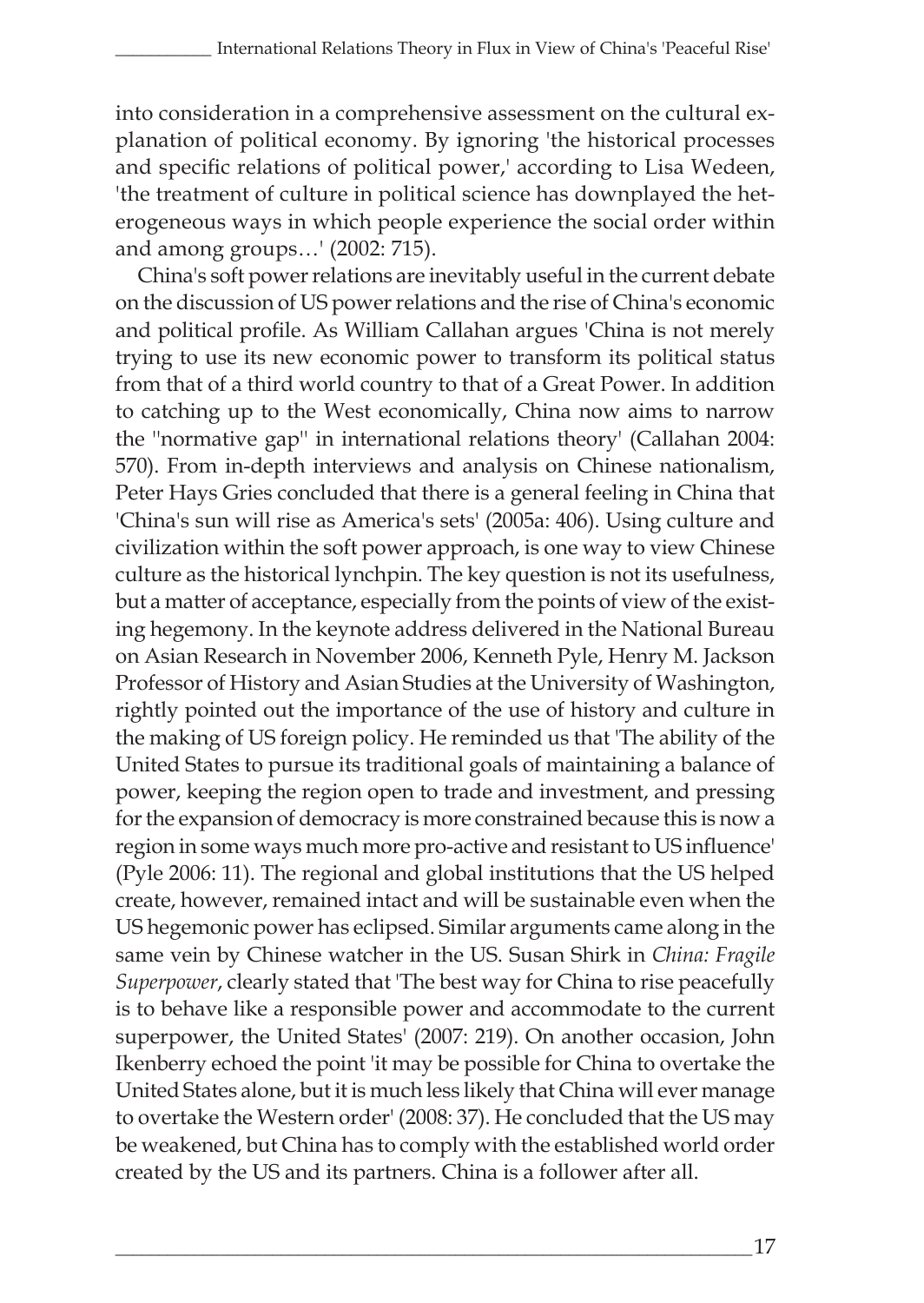# **Conclusion**

In conclusion, this paper demonstrates that the theoretical notion of hegemonic stability needs substantial improvement through which the current hegemon—the US—is increasingly less able to facilitate most of the functions which were taken for granted for decades. With the approach of a more interdependent and diversified global environment, international affairs are perhaps less suitable to be carried out by a single dominant power. Many agendas and issues are transnational in nature, with more countries sharing different parts of it. The peaceful rise of China within the arena of foreign policy cumulates with the unique nature of Chinese economic and social changes. However, these factors do not necessarily coincide with the established power relations in the East Asian region. Yet, East Asian economic development and the regionalization of many economic, political and international relations allow countries in this region to augment its sphere of influence which, nevertheless, enables some historical and cultural discourse to penetrate into the consensus building process. China's cultural past, therefore, has become more useful and, increasingly, will be exploited more extensively, as long as it fits the political dynamics and economic changes in East Asia.

*Gordon C. K. Cheung is Lecturer in International Relations of China in the School of Government and International Affairs at Durham University, United Kingdom (g.c.k.cheung@durham.ac.uk). He is also the Editor-in-Chief of East Asia: An International Quarterly.*

# **Acknowledgments**

Part of the paper was first presented in 'China in the International Order: Integrating Views from Outside-in & Inside-out' of The China Policy Institute International Conference, University of Nottingham, 18-19 September 2006. Thank you for Zheng Yongnian's invitation. The current paper has been extensively revised, in particular with thanks to the two anonymous reviewers and the editor from the *CJAS* for very useful comments. Thank you for Justin Orenstein's editing. Thanks are also due to Lee Foundation (Singapore) and the Universities' China Committee in London's support to my previous research activities done in Hong Kong, Taiwan and China to enable the consolidation of various ideas and research materials for this paper.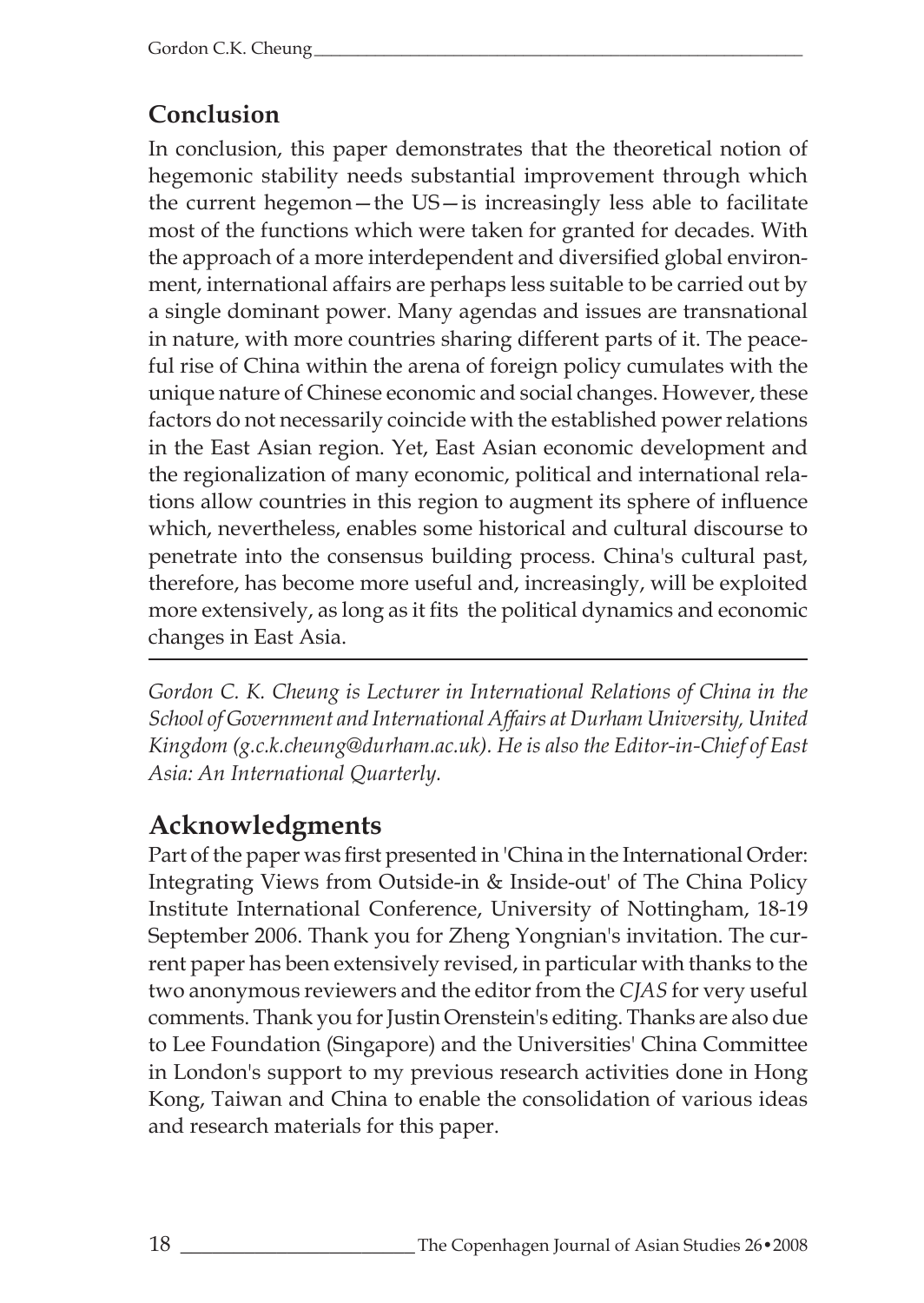#### **REFERENCES**

*Analects of Confucius.* 1992. trans. Lao An. Shandong: Shandong Friendship Press.

- Anderson, B. 1991. *Imagined Communities: Reflections on the Origin and Spread of Nationalism*. London: Verso.
- Berger, Peter L. and T. Luckmann 1967. *The Social Construction of Reality: A Treaties in the Sociology of Knowledge*. London: Allan and Lane.
- Berger, P. and M. Hsiao (eds.) 1988. *In Search of an East Asian Development Model*. New Brunswick: Transaction Publishers.
- Callahan, W. 2004. 'Remembering the Future-Utopia, Empire, and Harmony in 21<sup>st</sup>-Century International Theory'. *European Journal of International Relations* 10(4): 569-601.
- Campbell, D. 1992. *Writing Security: United States Foreign Policy and the Politics of Identity*. Minneapolis: University of Minnesota Press.
- Cheung, G. C. K. 2004. 'Chinese Diaspora as a Virtual Nation: Interactive Roles between Economic and Social Capital.' *Political Studies* 52(4): 664-684.
- 2006. 'But Questions Persist over 'Shared Values.'' (A Commentary) *Europe's World* 3, 35-39.
- 2008. 'Contested International Relations Theory and China's Constructing Regional Entitlement.' In G. Wang and Y. Zheng (eds), *China and the New International Order*. London: Routledge.
- Choo, J. 2005. 'Is Institutionalization of the Six-Party Talks Possible?' *East Asia: An International Quarterly* 22(4): 39-58.
- Christensen, T. J. 2006. 'Fostering Stability or Creating a Monster?': The Rise of China and U.S. Policy toward East Asia.' *International Security* 31(1): 81-126.
- Dent, M. C. 2008. *East Asian Regionalism*. London: Routledge.
- Ding, S. and R. Saunders 2006. 'Talking Up China: An Analysis of China's Rising Cultural Power and Global Promotion of the Chinese Language.' *East Asia: An International Quarterly* 23(2): 3-33.
- Dongya sanguo di jinxianaishi gongtong bianxie weiyuanhui 2005. *Dongya sanguo di jinxiandai shi*. [The Contemporary and Modern History of Three East Asian Countries] Beijing: Shehui kexe wenxian chubanshe.
- Garrison, J. A. 2005. 'China's Prudent Cultivation of 'Soft' Power and Implications for U.S. Policy in East Asia.' *Asian Affairs* 32(1): 25-30.
- Gilpin, R. 1981. *War & Change in World Politics*. Cambridge: Cambridge University Press.
- Glaser, B. S. and E. Medeiros 2007. 'The Changing Ecology of Foreign Policy-Making in China: The Ascension and Demise of the Theory of 'Peaceful Rise.'' *The China Quarterly* 190 (June): 291-310.
- Gries, P. H. 2005. *China's New Nationalism: Pride, Politics, and Diplomacy*. Berkeley: University of California Press.
- 2005a. 'China Eyes the Hegemon.' *Orbis* 49(3): 401- 412.
- Hix, S. 2004. 'A Global Ranking of Political Science Departments.' *Political Studies Review* 2(3): 293-313.
- Hsiao, M. 1988. 'An East Asian Development Model: Empirical Explorations.' In P. L. Berger and M. Hsiao, *In Search of an East Asian Development Model*. New Brunswick: Transaction Publishers.
- Huang, C. 2005. 'Shilun fazhan zhongguo gonggong waijiao.' [Developing China's Public Diplomacy] *Chengdu fangzhi gaodeng zhuanke xuexiao xuobao* [Journal of Chengdu Textile College] 22(4): 30-32.
- Huang, Y. and S. Ding 2006. 'Dragon's Underbelly: An Analysis of China's Soft Power.' *East Asia: An International Quarterly* 23(4): 22-44.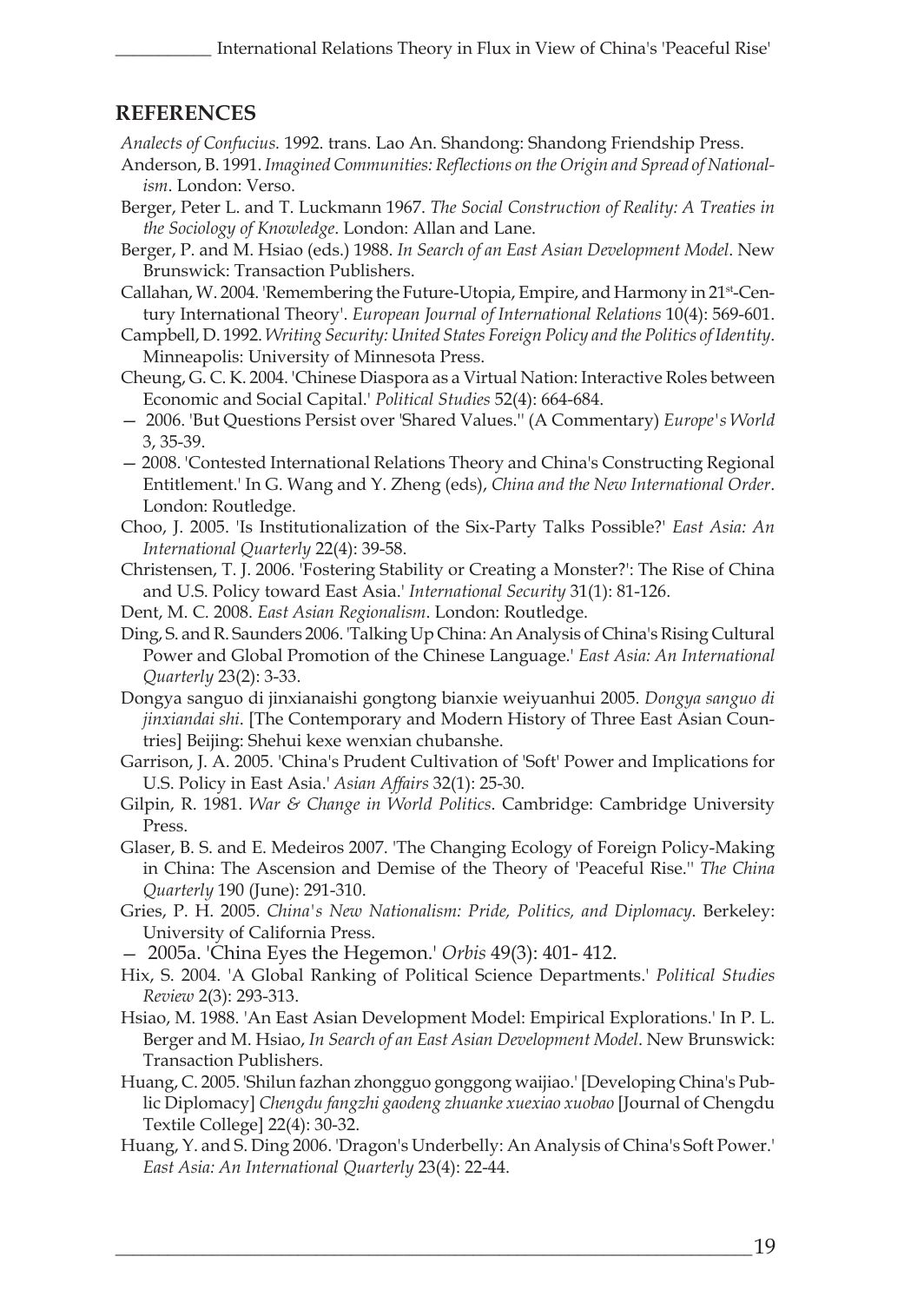Ikenberry, G. J. and C. A. Kupchan 1990. 'Socialization and Hegemonic Power.' *International Organization* 44(3): 283-315.

- Ikenberry, G. J. and M. Mastanduno 2003. 'Introduction: International Relations Theory and the Search for Regional Stability'. In J. Ikenberry and M. Mastanduno, *International Relations Theory and the Asia-Pacific*. New York: Columbia University Press, 1-21.
- Ikenberry, G. J. 2008. 'The Rise of China and the Future of the West.' *Foreign Affairs* 87(1) (January/February): 23-37.

Jia, Q. 2005. 'Disrespect and Distrust: The External Origins of Contemporary Chinese Nationalism.' *Journal of Contemporary China* 14(42): 11-21.

- Kang, D. C. 2003. 'Getting Asia Wrong: The Need for New Analytical Frameworks.' *International Security* 27(4): 57-85.
- Keohane, R. and Nye, J. Jr. 1989. *Power and Interdependence*, 2nd edition. New York: HarperCollins Publishers.

Kindleberger, C. P. 1973. *The World in Depression, 1929-1939*. Berkeley: University of California Press.

- Komiya, M. and K. Suzumura (eds.) 1988. *Industrial Policy of Japan*. London: Academic Press, Inc.
- Kurlantzick, J. 2007. *Charm Offensive: How China's Soft Power in Transforming the World*. New Haven: Yale University Press.
- Li, Y. 2006. 'Zhongguo jueqi zhi ruanquanli suzao zhanlue.' [On Strategy of Soft Power for China's Rise], *Jiangnan shehuixueyuan xuebao* [Journal of Jiangnan Social University] 8(1): 7-12.
- Marchick, D. M. and E. M. Graham 2006. 'How China Can Break Down America's Wall.' *Far Eastern Economic Review* (July/August): 10-14.
- Mead, G. H. 1934. *Mind, Self, and Society: From the Standpoint f a Social Behaviorist*. Chicago: The University of Chicago Press.
- Mearsheimer, J. J. 1995. 'A Realist Reply.' *International Security* 20(1): 82-93
- Nye, J. Jr. 1991. *Bound To Lead: The Changing Nature of American Power*. New York: Basic Books.
- 2002. *The Paradox of American Power: Why The World's Only Superpower Can't go it Alone*. New York: Oxford University Press.
- 2004. *Soft Power: The Means to Success in World Politics*. New York: Public Affairs.

Keohane, R. O. and Nye, J. S. 1989. *Power and Interdependence*, 2nd ed. New York: Harper Collins.

- Odell, J. S. 2002. *Negotiating the World Economy*. Ithaca and London: Cornell University Press.
- O'Leary, J. 2005. 'Determined Challengers Keep Heat on the Eilte' *The Times Higher*, 28 October.
- Onuf, N. 1989. *World of Our Making.* Columbia, SC: University of South Carolina Press.
- Pang, Z. 2004. *Zhongguo yu yazhou: Guancha, yanjiu, pinglun* [China and Asia: Progresses, Problems and Prospects]. Shanghai: Shanghai shehui kexueyan chubanshe.
- Pei, M. 2006. 'The Dark Side of China's Rise.' *Foreign Policy* 153 (March/April): 32-40.
- Prestowitz, C. V. 1988. *Trading Places: How We Are Giving Our Future To Japan and How To Reclaim It*. New York: Basic Books.
- Pyle, K. B. 2006. 'Reading the New Era in Asia: The Use of History and Culture in the Making of Foreign Policy.' *Asia Policy* 3 (January): 1-11.
- Ramo, J. C. 2004. *The Beijing Consensus*. London: The Foreign Policy Centre.
- Redding, G. 1993. *The Spirit of Chinese Capitalism*. Berlin: Walter de Gruyter.
- Rossi, V. 2005. 'The Chinese Economy: Risky Reporting.' *Chatham House Briefing Paper*, 1-10.